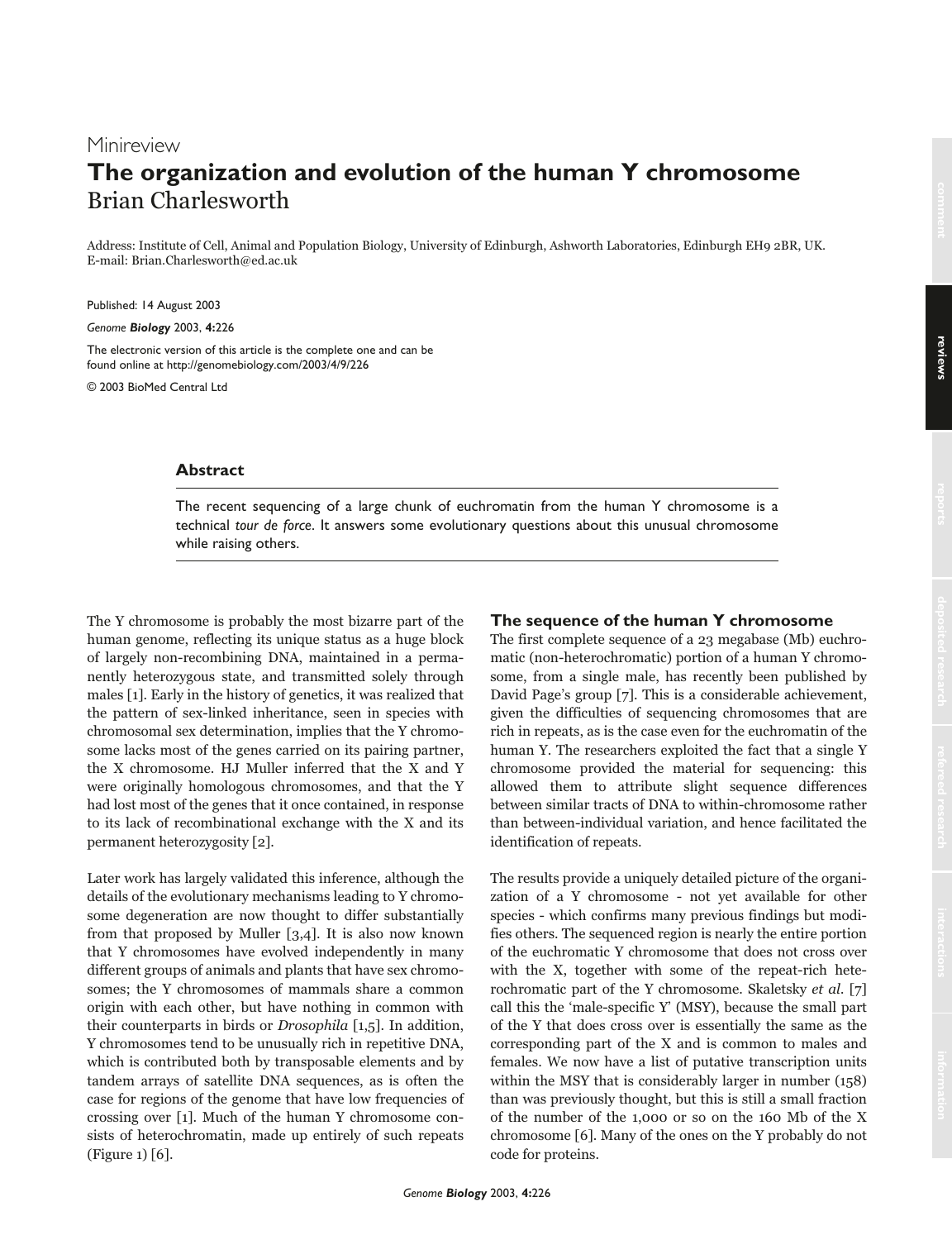

#### **Figure 1**

The structure of the human Y chromosome (features are shown approximately to scale). The black regions at each end of the Y chromosome are the pseudoautosomal regions, which cross over with homologous sequences on the X chromosome. The gray regions are heterochromatin. The white region contains the 23 megabase portion of the Y chromosome sequenced by Skaletsky *et al.* [7] (modified from Figure 1 of [7]).

The identifiable coding sequences among the 158 predicted genes on the Y chromosome can be divided into two categories. The first comprises 27 genes with clear signs of homology to genes on the X chromosome, betraying the common origin of these two chromosomes; 13 of these have degenerated into pseudogenes. The remaining 14 active Y-linked genes within this category tend to have a broad range of expression in many different tissues, with the notable exception of the male-determining gene, Sry, which is expressed early in development in the germ cells of males, and has an X-linked counterpart, Sox3. There is considerable variation among these 14 genes in the extent of their silent-site sequence divergence  $(K_{\rm c})$  [8] between the copies on the X and Y chromosomes, although it is not clear that they can be sharply divided into four 'evolutionary strata', representing discrete phases in the differentiation of the X and Y chromosomes, as was previously proposed for a subset of these genes [9].

There are two possible explanations for the range of differences in divergence: one is that the more highly diverged genes have been isolated from recombination with the X chromosome for longer than the less highly diverged genes; and the other is that there are different rates of genetic exchange via gene conversion between X and Y for different genes. The first hypothesis is consistent with the fact that genes with different  $K<sub>c</sub>$  values tend to cluster together on the X chromosome in contiguous blocks, with  $K_s$  values increasing from the distal short arm to the distal long arm of the X. The order of these genes differs greatly between X and Y chromosomes, suggesting that there have been rearrangements involving chromosomal inversions that would have helped to suppress crossing-over between the evolving X and Y chromosomes. The evolutionary advantages to such suppression of crossing-over have long been discussed [1,3,10]. Sry and Sox3 have the highest  $K<sub>s</sub>$  value, as would be predicted from such evolutionary considerations for descendants of a gene that

must have been involved in early stages of the evolution of the Y chromosome, equivalent to a time of isolation of over 250 million years ago. The second hypothesis - that different genes have different rates of genetic exchange between X and Y - is supported by the fact that gene conversion between genes on the X and Y chromosomes has been detected in the cat family [11], and seems also to be occurring at a high rate within the human Y chromosome (discussed below), but this does not explain the ordering of  $K<sub>s</sub>$ values along the X chromosome and the very ancient origin of several Y chromosome genes.

The second category of Y-linked genes consists of nine gene families that mostly have no resemblance to genes on the X chromosome. These are organized into repeats of two or more units, and show testis-specific expression. They seem to comprise genes whose functions are important for males but possibly deleterious for females; seven out of the nine have originated by transposition from an autosome, and two come from the X chromosome. It is interesting that a parallel case of a transposition of a gene from an autosome onto a Y chromosome has been found in the plant Silene latifolia; in this case the Y-linked copy is specifically expressed in male reproductive tissue [12]. These observations suggest that there may be an ongoing evolutionary process of acquisition of genes with male-specific functions by the Y chromosome; if higher levels of expression of these genes are advantageous for males but disadvantageous for females, this would be favored by selection [1,10].

Another unusual feature of the human Y chromosome is the presence of a 3.4 Mb tract of predominantly non-coding sequence derived from the X chromosome by a transposition event of some kind. The extent of sequence divergence from the corresponding region of the X chromosome suggests that the transposition occurred about 3-4 million years ago. An inversion of part of the short arm of the Y subsequently split the transposition into two non-contiguous blocks. Only two genes are present in this part of the Y chromosome [7].

## **Palindromes on the Y chromosome**

A startling finding is that, with one exception, the Y chromosome repeats are organized as palindromes, with two very similar long sequences pointing in opposite directions, connected by a 'spacer' (Figure 2) [7]. A companion paper [13] shows that at least some of the palindromes are present in chimpanzees and gorillas, so their origin predates the split between humans and their closest relatives. There is very little sequence divergence between the arms of the palindromes, compared to the divergence between human and chimpanzee sequences. This strongly suggests that there is ongoing gene conversion between the arms, maintaining their sequence similarity. A simple population genetics argument yields an estimate of the rate of conversion as 2.2 x 10<sup>-4</sup> per nucleotide per generation, comparable with